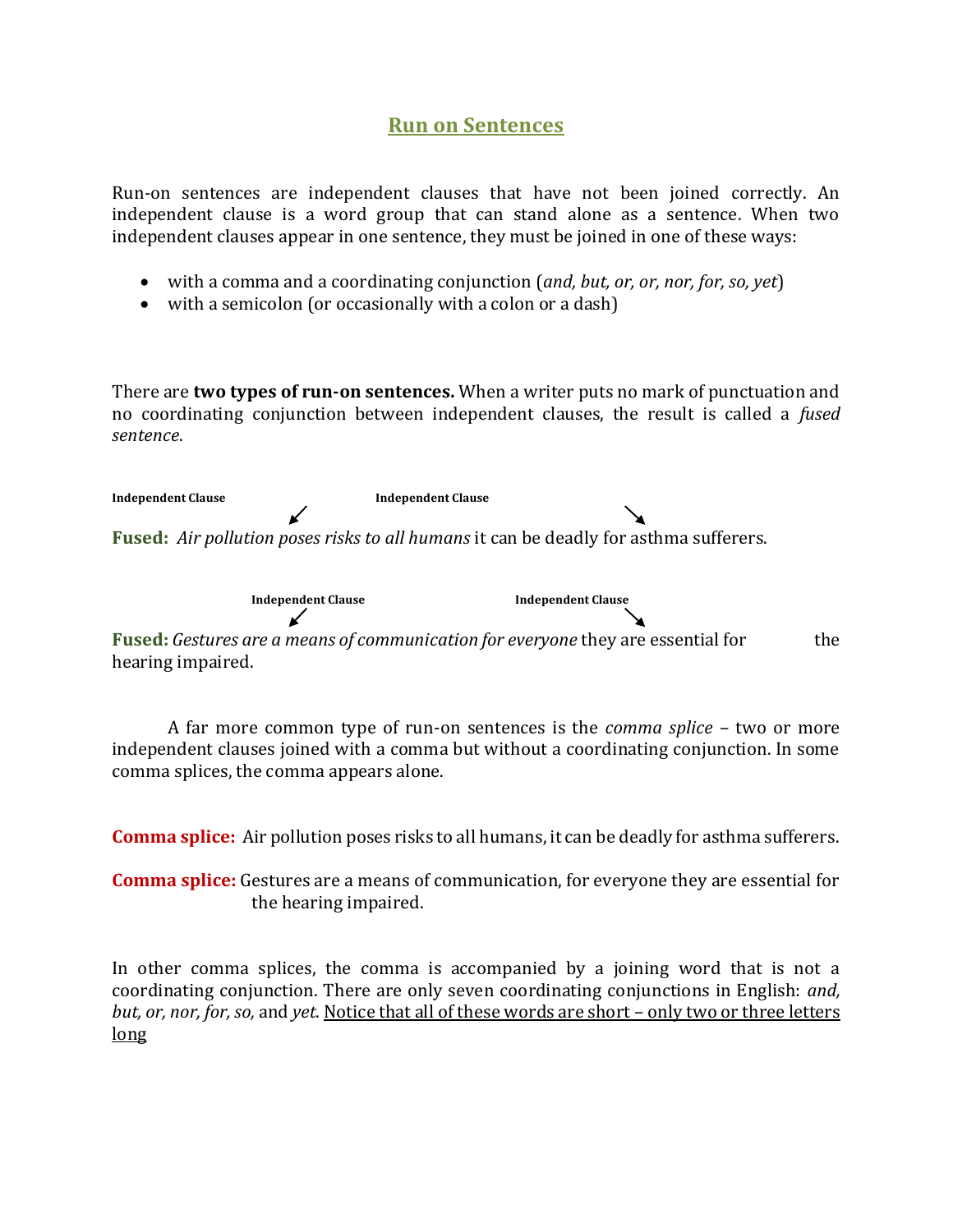- **Comma splice:** Air pollution poses risks to all humans, however, it can be deadly for asthma sufferers.
- **Comma splice:** Gestures are a means of communication, however, for everyone they are essential for the hearing impaired.

*However* is a transitional expression, not a coordinating conjunction.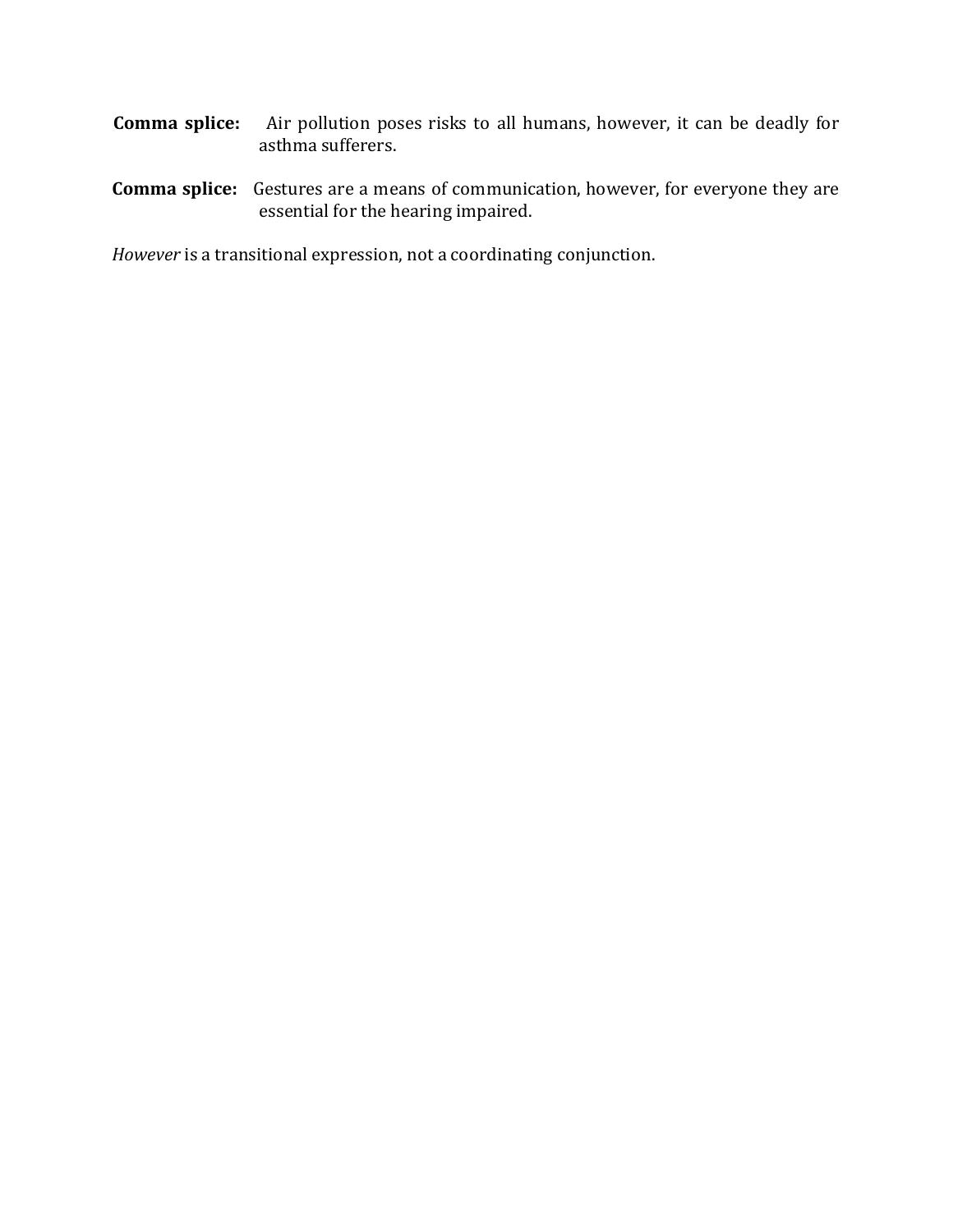

Transparency Master to Accompany The Bedford Handbook, Seventh Edition, by Diana Hacker. Copyright @ 2006 by Redford/St. Martin's.